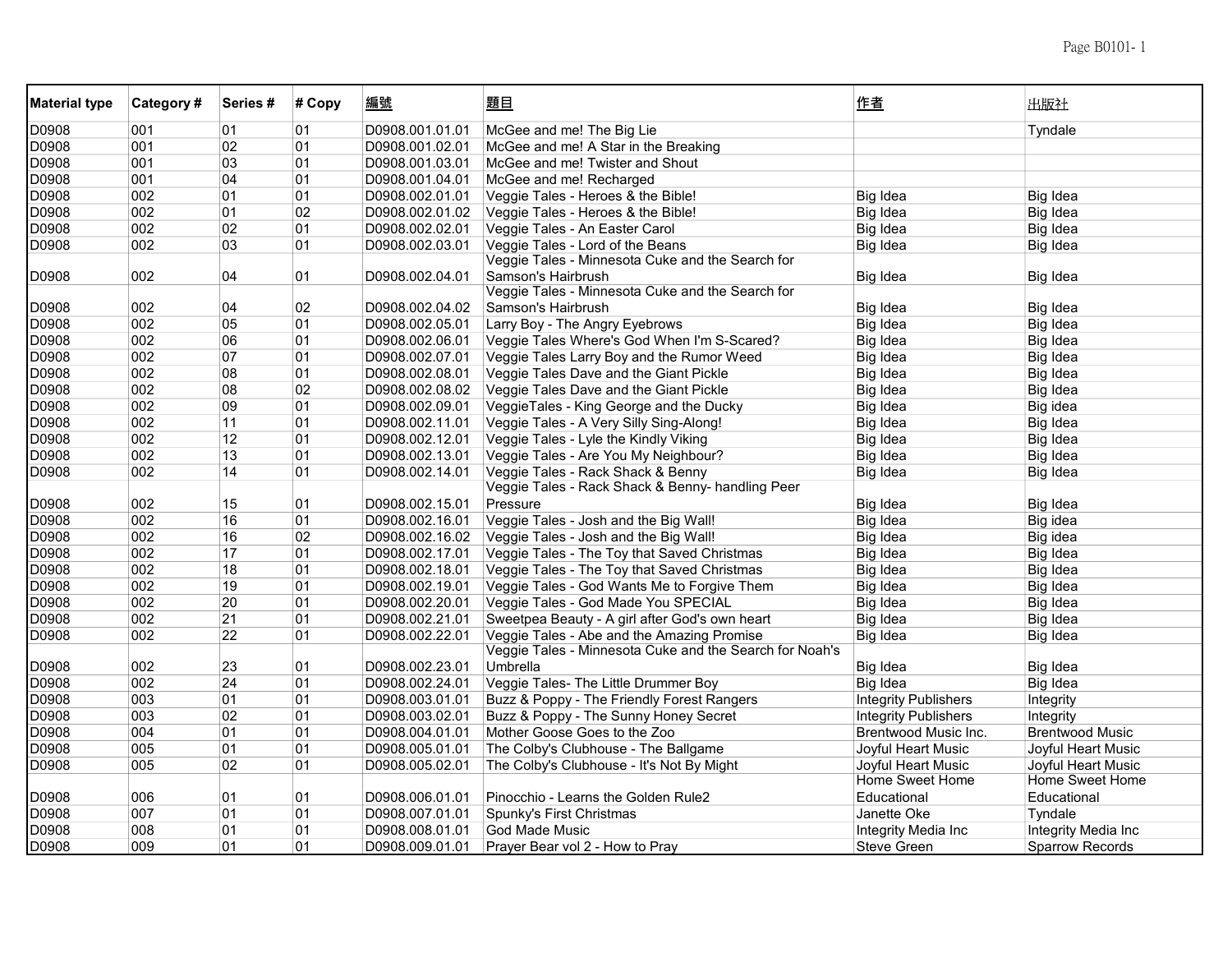| D0908 | $\overline{010}$ | $\overline{01}$ | 01 | D0908.010.01.01 | Work- How the Camel got His Hump                                           | <b>PBS</b> for Kids   | PBS for Kids       |
|-------|------------------|-----------------|----|-----------------|----------------------------------------------------------------------------|-----------------------|--------------------|
| D0908 | 010              | 02              | 01 | D0908.010.02.01 | CompressionThe Good Samaritan                                              | <b>PBS</b> for Kids   | PBS for Kids       |
| D0908 | 010              | 03              | 01 | D0908.010.03.01 | Self - Discipline - The magic Thread                                       | PBS for Kids          | PBS for Kids       |
| D0908 | 010              | 04              | 01 | D0908.010.04.01 | Responsibility - King Alfred and the Cakes                                 | PBS for Kids          | PBS for Kids       |
| D0908 | 010              | 05              | 01 | D0908.010.05.01 | Courage - William Tell                                                     | PBS for Kids          | PBS for Kids       |
|       |                  |                 |    |                 |                                                                            | Joseph Barbera and    |                    |
| D0908 | 011              | 01              | 01 | D0908.011.01.01 | Moses                                                                      | William Hanna         |                    |
|       |                  |                 |    |                 |                                                                            | Joseph Barbera and    |                    |
| D0908 | 011              | 02              | 01 | D0908.011.02.01 | David & Goliath                                                            | William Hanna         |                    |
|       |                  |                 |    |                 |                                                                            | Joseph Barbera and    |                    |
| D0908 | 011              | 03              | 01 | D0908.011.03.01 | The Easter Story                                                           | William Hanna         |                    |
|       |                  |                 |    |                 |                                                                            | Joseph Barbera and    |                    |
| D0908 | 011              | 03              | 02 | D0908.011.03.02 | The Easter Story                                                           | William Hanna         |                    |
| D0908 | 012              | 01              | 01 | D0908.012.01.01 | The Beginners Bible- The story of Jonah and the Whale                      | Vangurrd Video        | Vangurrd Video     |
|       |                  |                 |    |                 |                                                                            |                       |                    |
| D0908 | 012              | 02              | 01 | D0908.012.02.01 | The Beginners Bible- The story of Joseph and His Brothers                  | Vangurrd Video        | Vangurrd Video     |
|       |                  |                 |    |                 |                                                                            |                       |                    |
| D0908 | 012              | 03              | 01 | D0908.012.03.01 | The Beginners Bible- The story of Daniel and the Lion's Den Vangurrd Video |                       | Vangurrd Video     |
| D0908 | 012              | 04              | 01 | D0908.012.04.01 | The Beginners Bible- The story of The Prodigal Son                         | Vangurrd Video        | Vangurrd Video     |
| D0908 | 012              | 05              | 01 | D0908.012.05.01 | The Beginners Bible- The story of The Paul's Ministry                      | Vangurrd Video        | Vangurrd Video     |
| D0908 | 013              | 01              | 01 | D0908.013.01.01 | Jesus - Just for Kids                                                      |                       |                    |
| D0908 | 014              | 01              | 01 | D0908.014.01.01 | Rock-a-Bye Christmas                                                       |                       |                    |
|       |                  |                 |    |                 | Janices's Attic - Everyday Christianity for everyday Kids Vol              |                       |                    |
| D0908 | 015              | 01              | 01 | D0908.015.01.01 | 6                                                                          | Janice Smith          |                    |
|       |                  |                 |    |                 | Superbook Vol 10- The Wall of Jerusalem, The Patience of                   |                       |                    |
| D0908 | 018              | 01              | 01 | D0908.018.01.01 | Job                                                                        |                       |                    |
| D0908 | 019              | 01              | 01 | D0908.019.01.01 | Hang in There                                                              | Kingsley Meadow       |                    |
| D0908 | 020              | 01              | 01 | D0908.020.01.01 | Jay Jay - Being a Friend                                                   |                       |                    |
| D0908 | 021              | 01              | 01 | D0908.021.01.01 | Daisy & other Thomas Stories                                               | <b>Sthiming Time</b>  |                    |
| D0908 | 022              | 01              | 01 | D0908.022.01.01 | The Easter Story Keepers                                                   |                       |                    |
| D0908 | 023              | 01              | 01 | D0908.023.01.01 | Trambazoombah Rescue                                                       | Kingdom Adventure     |                    |
|       |                  |                 |    |                 |                                                                            | Roy Clark & Marty     |                    |
| D0908 | 024              | 01              | 01 | D0908.024.01.01 | Noah & Friends                                                             | Magehee               | <b>Wonder Kids</b> |
|       |                  |                 |    |                 |                                                                            | Roy Clark & Marty     |                    |
| D0908 | 024              | 01              | 02 | D0908.024.01.02 | Noah & Friends                                                             | Magehee               | <b>Wonder Kids</b> |
|       |                  |                 |    |                 |                                                                            | G. Beverly Shea & L.  |                    |
| D0908 | 024              | 02              | 01 | D0908.024.02.01 | Moses & Friends                                                            | Oailvie               | Wonder Kids        |
|       |                  |                 |    |                 |                                                                            | G. Beverly Shea & L.  |                    |
| D0908 | 024              | $02\,$          | 02 | D0908.024.02.02 | Moses & Friends                                                            | Oailvie               | <b>Wonder Kids</b> |
|       |                  |                 |    |                 |                                                                            | Reggie White & Steve  |                    |
| D0908 | 024              | 03              | 01 | D0908.024.03.01 | Samson & Friends                                                           | Green                 | Wonder Kids        |
|       |                  |                 |    |                 |                                                                            | Reggie White & Steve  |                    |
| D0908 | 024              | 03              | 02 | D0908.024.03.02 | Samson & Friends                                                           | Green                 | Wonder Kids        |
|       |                  |                 |    |                 |                                                                            | Max Lucado & Larnelle |                    |
| D0908 | 024              | 04              | 01 | D0908.024.04.01 | David & Friends                                                            | Harris                | Wonder Kids        |
|       |                  |                 |    |                 |                                                                            | Max Lucado & Larnelle |                    |
| D0908 | 024              | 04              | 02 | D0908.024.04.02 | David & Friends                                                            | Harris                | <b>Wonder Kids</b> |
| D0908 | 024              | 05              | 01 | D0908.024.05.01 | Jonah & Friends                                                            | Steve & Annie Chapman | <b>Wonder Kids</b> |